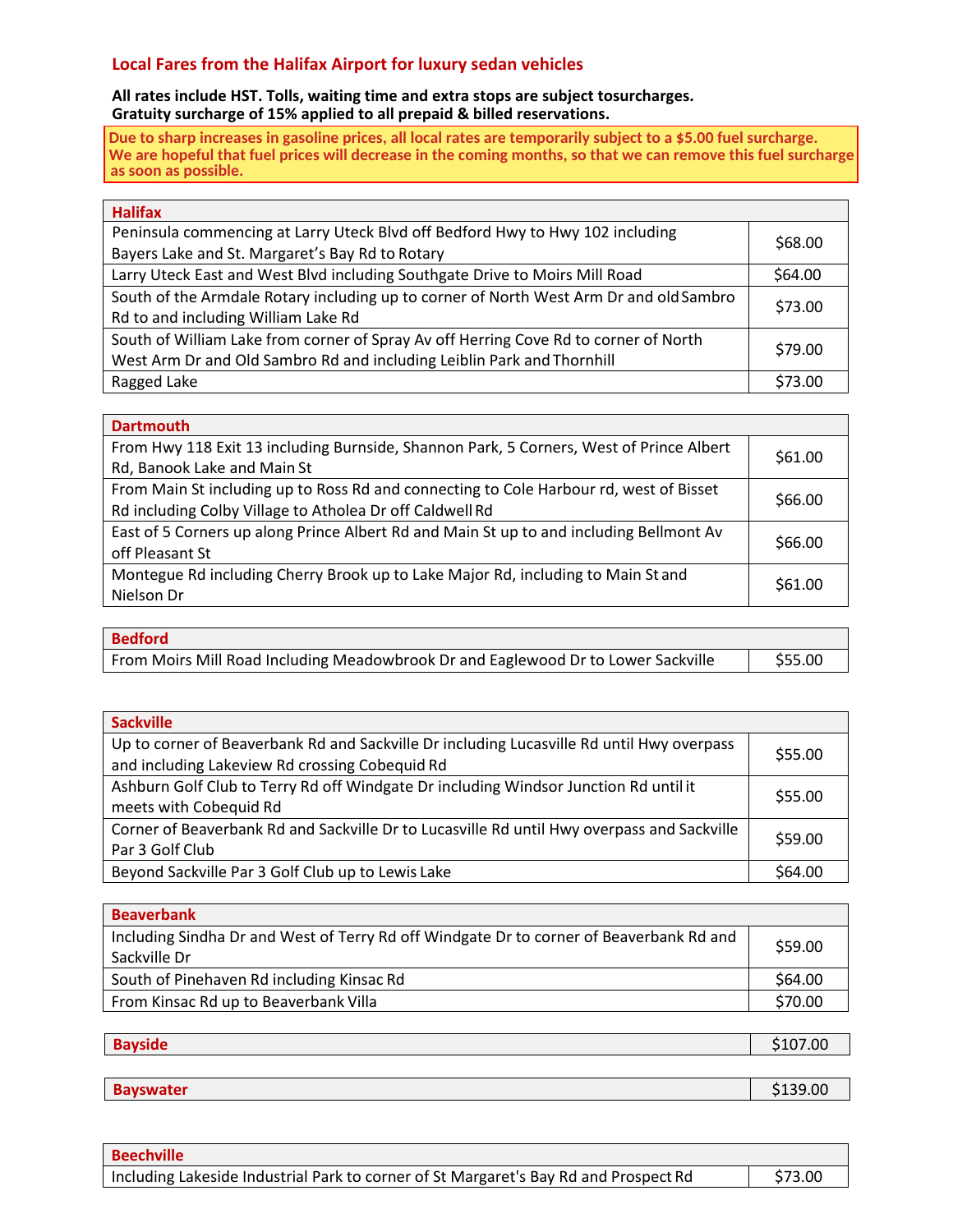| <b>Blackpoint</b>                                                                                                                                | \$112.00 |
|--------------------------------------------------------------------------------------------------------------------------------------------------|----------|
| <b>Boutlier's Point</b>                                                                                                                          | \$102.00 |
| <b>Brookfield</b>                                                                                                                                | \$95.00  |
|                                                                                                                                                  |          |
| <b>Brookside</b>                                                                                                                                 | \$89.00  |
| <b>Chezzetcook</b>                                                                                                                               |          |
| East                                                                                                                                             | \$112.00 |
| Head                                                                                                                                             | \$112.00 |
| West                                                                                                                                             | \$108.00 |
| <b>Cow Bay</b>                                                                                                                                   |          |
| Cow Bay rd from corner of Bisset rd to and including corner of Dyke Rd near Dogwood Dr                                                           | \$79.00  |
| <b>Dover</b>                                                                                                                                     |          |
| East                                                                                                                                             | \$118.00 |
| West                                                                                                                                             | \$124.00 |
| <b>Dutch Settlement</b>                                                                                                                          | \$55.00  |
|                                                                                                                                                  |          |
| <b>East Uniacke</b>                                                                                                                              | \$71.00  |
| <b>Eastern Passage</b>                                                                                                                           |          |
| Including Cow Bay Rd up to corner of Dyke Rd near Dogwood Dr                                                                                     | \$73.00  |
|                                                                                                                                                  |          |
| <b>Elderbank</b>                                                                                                                                 | \$71.00  |
| <b>Elmsdale</b>                                                                                                                                  | \$55.00  |
| <b>Enfield</b>                                                                                                                                   | \$55.00  |
|                                                                                                                                                  |          |
| <b>Exhibition Park</b>                                                                                                                           |          |
| Corner of St Margaret's Bay Rd and Prospect Rd including Mills Dr off Prospect Rd                                                                | \$73.00  |
| <b>Fall River</b>                                                                                                                                |          |
| South of the corner of Lake Thomas and Holland Rd including Wilson Dr off Waverley over<br>to connection of Fall River Rd to Windsor Junction Rd | \$55.00  |
|                                                                                                                                                  |          |
| <b>Five Islands Lake</b>                                                                                                                         | \$93.00  |
| <b>French Village</b>                                                                                                                            | \$97.00  |

**Goffs b**  $\begin{bmatrix} 555.00 \end{bmatrix}$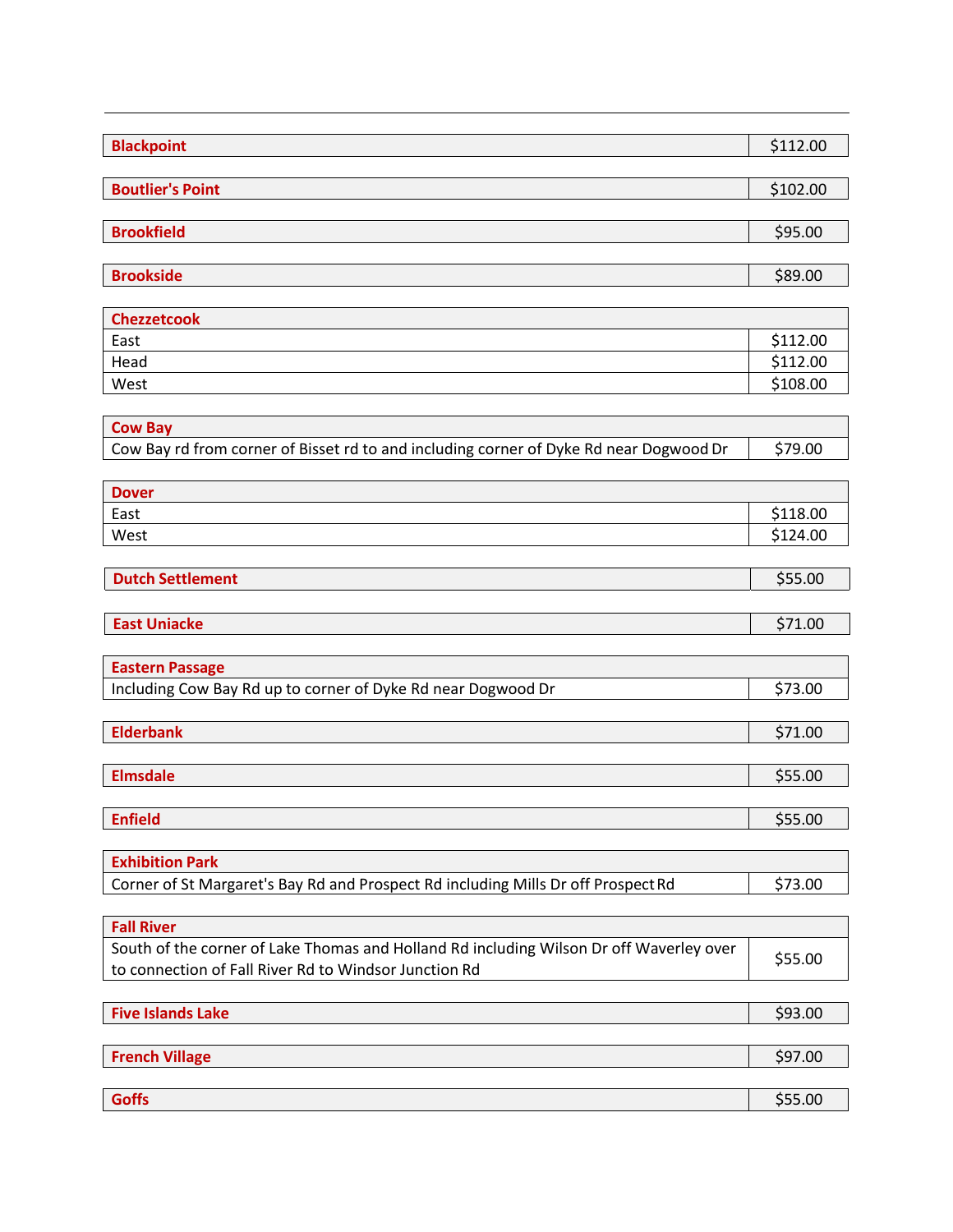| <b>Glen Haven</b>                                                                                                            | \$93.00  |
|------------------------------------------------------------------------------------------------------------------------------|----------|
| <b>Glen Margaret</b>                                                                                                         | \$104.00 |
|                                                                                                                              |          |
| <b>Grand Lake</b>                                                                                                            | \$55.00  |
| <b>Hackett's Cove</b>                                                                                                        | \$109.00 |
| <b>Hammonds Plains</b>                                                                                                       |          |
| Hammonds Plains Rd and Kearney Lake Rd from Hwy 102 up to and including in Hi par 3<br>Golf Club (just beyond Lucasville Rd) | \$64.00  |
| Pockwock Rd to end                                                                                                           | \$73.00  |
| Pockwock Rd to Hwy 103                                                                                                       | \$73.00  |
| <b>Harrietsfield</b>                                                                                                         | \$86.00  |
| <b>Hatchett Lake</b>                                                                                                         | \$86.00  |
| <b>Head of St. Margaret's</b>                                                                                                | \$87.00  |
| <b>Horne Settlement</b>                                                                                                      | \$55.00  |
| <b>Herring Cove</b>                                                                                                          | \$93.00  |
| <b>Hubbards</b>                                                                                                              | \$117.00 |
| <b>Hubley</b>                                                                                                                | \$93.00  |
| <b>Indian Harbour</b>                                                                                                        | \$119.00 |
| Ingramport                                                                                                                   | \$98.00  |
| <b>Jeddore</b>                                                                                                               |          |
| East                                                                                                                         | \$153.00 |
| Head                                                                                                                         | \$137.00 |
| West                                                                                                                         | \$143.00 |
| <b>Kennetcook</b>                                                                                                            | \$91.00  |
| <b>Ketch Harbour</b>                                                                                                         | \$98.00  |
| <b>Kingswood</b>                                                                                                             | \$61.00  |
| <b>Lakeside</b>                                                                                                              |          |
| West of Raines Mill Rd off St Margaret's Bay Rd                                                                              | \$79.00  |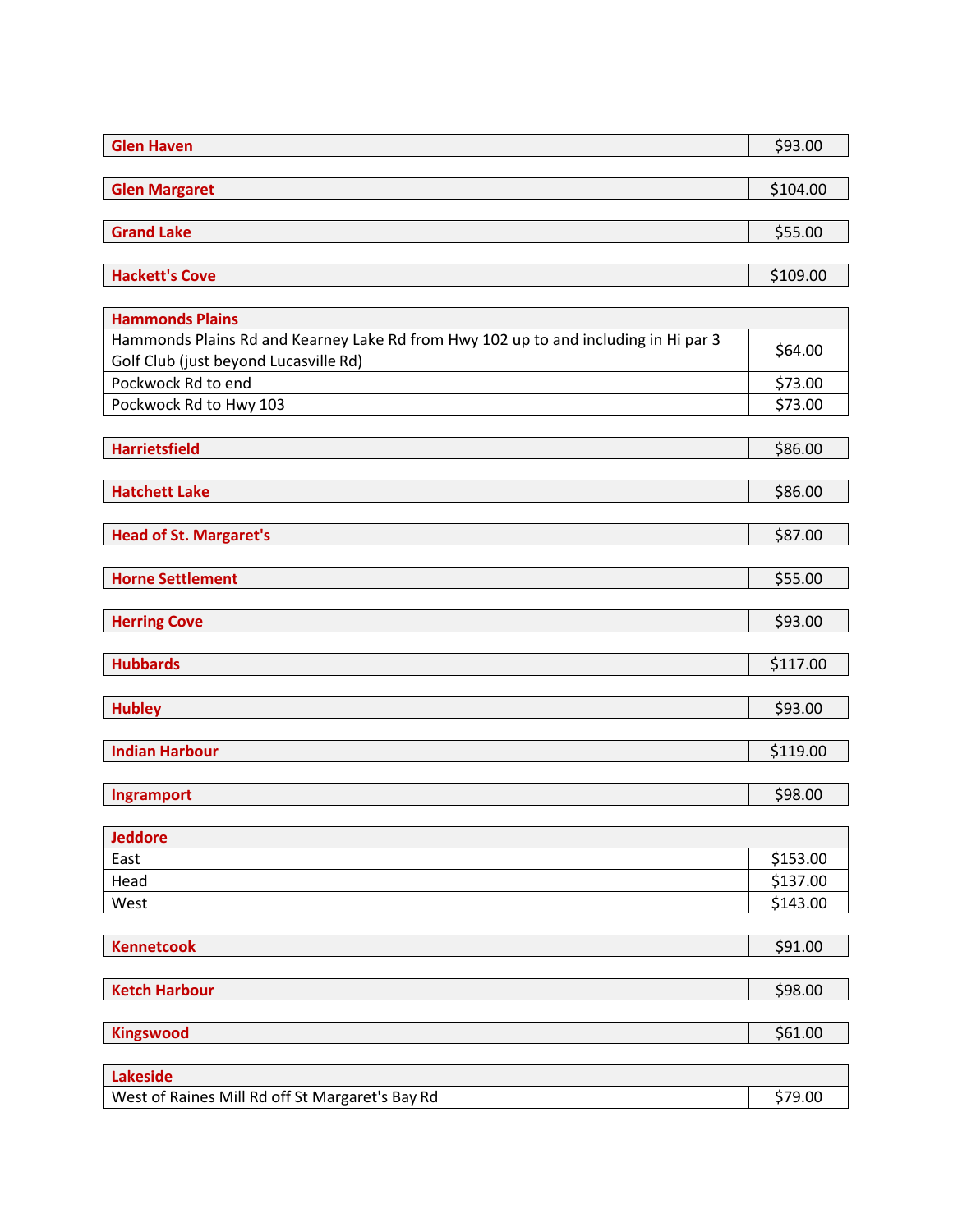| <b>Lake Echo</b><br>\$82.00<br><b>Lake Fletcher</b><br>\$55.00<br>\$55.00<br>Lantz<br>Lawrencetown<br>Beyond Ross Rd up to but not including Lyle Dr and from Bisset Rd including Rainbow<br>\$73.00<br>Heaven to corner of Cow Bay Rd<br>West<br>\$87.00<br>\$90.00<br>Beach<br><b>Lucasville</b><br>\$61.00<br>Commencing from Hwy 101 overpass on Lucasville Rd<br><b>Maitland</b><br>\$108.00<br><b>Meaghers Grant</b><br>\$82.00<br><b>Milford</b><br>\$48.00<br><b>Mineville</b><br>\$81.00<br><b>Mount Uniacke</b><br>\$81.00<br><b>Musquodoboit</b><br>\$125.00<br>Harbour<br>Middle<br>\$99.00<br>\$126.00<br>Upper<br>\$121.00<br><b>Newport</b><br>\$55.00<br><b>Oakfield</b><br>Oldham<br>\$55.00<br>\$127.00<br><b>Peggy's Cove</b><br><b>Porters Lake</b><br>\$96.00<br><b>Portugese Cove</b><br>\$98.00<br><b>Preston</b> | <b>Lakeview</b> | \$55.00 |
|------------------------------------------------------------------------------------------------------------------------------------------------------------------------------------------------------------------------------------------------------------------------------------------------------------------------------------------------------------------------------------------------------------------------------------------------------------------------------------------------------------------------------------------------------------------------------------------------------------------------------------------------------------------------------------------------------------------------------------------------------------------------------------------------------------------------------------------|-----------------|---------|
|                                                                                                                                                                                                                                                                                                                                                                                                                                                                                                                                                                                                                                                                                                                                                                                                                                          |                 |         |
|                                                                                                                                                                                                                                                                                                                                                                                                                                                                                                                                                                                                                                                                                                                                                                                                                                          |                 |         |
|                                                                                                                                                                                                                                                                                                                                                                                                                                                                                                                                                                                                                                                                                                                                                                                                                                          |                 |         |
|                                                                                                                                                                                                                                                                                                                                                                                                                                                                                                                                                                                                                                                                                                                                                                                                                                          |                 |         |
|                                                                                                                                                                                                                                                                                                                                                                                                                                                                                                                                                                                                                                                                                                                                                                                                                                          |                 |         |
|                                                                                                                                                                                                                                                                                                                                                                                                                                                                                                                                                                                                                                                                                                                                                                                                                                          |                 |         |
|                                                                                                                                                                                                                                                                                                                                                                                                                                                                                                                                                                                                                                                                                                                                                                                                                                          |                 |         |
|                                                                                                                                                                                                                                                                                                                                                                                                                                                                                                                                                                                                                                                                                                                                                                                                                                          |                 |         |
|                                                                                                                                                                                                                                                                                                                                                                                                                                                                                                                                                                                                                                                                                                                                                                                                                                          |                 |         |
|                                                                                                                                                                                                                                                                                                                                                                                                                                                                                                                                                                                                                                                                                                                                                                                                                                          |                 |         |
|                                                                                                                                                                                                                                                                                                                                                                                                                                                                                                                                                                                                                                                                                                                                                                                                                                          |                 |         |
|                                                                                                                                                                                                                                                                                                                                                                                                                                                                                                                                                                                                                                                                                                                                                                                                                                          |                 |         |
|                                                                                                                                                                                                                                                                                                                                                                                                                                                                                                                                                                                                                                                                                                                                                                                                                                          |                 |         |
|                                                                                                                                                                                                                                                                                                                                                                                                                                                                                                                                                                                                                                                                                                                                                                                                                                          |                 |         |
|                                                                                                                                                                                                                                                                                                                                                                                                                                                                                                                                                                                                                                                                                                                                                                                                                                          |                 |         |
|                                                                                                                                                                                                                                                                                                                                                                                                                                                                                                                                                                                                                                                                                                                                                                                                                                          |                 |         |
|                                                                                                                                                                                                                                                                                                                                                                                                                                                                                                                                                                                                                                                                                                                                                                                                                                          |                 |         |
|                                                                                                                                                                                                                                                                                                                                                                                                                                                                                                                                                                                                                                                                                                                                                                                                                                          |                 |         |
|                                                                                                                                                                                                                                                                                                                                                                                                                                                                                                                                                                                                                                                                                                                                                                                                                                          |                 |         |
|                                                                                                                                                                                                                                                                                                                                                                                                                                                                                                                                                                                                                                                                                                                                                                                                                                          |                 |         |
|                                                                                                                                                                                                                                                                                                                                                                                                                                                                                                                                                                                                                                                                                                                                                                                                                                          |                 |         |
|                                                                                                                                                                                                                                                                                                                                                                                                                                                                                                                                                                                                                                                                                                                                                                                                                                          |                 |         |
|                                                                                                                                                                                                                                                                                                                                                                                                                                                                                                                                                                                                                                                                                                                                                                                                                                          |                 |         |
|                                                                                                                                                                                                                                                                                                                                                                                                                                                                                                                                                                                                                                                                                                                                                                                                                                          |                 |         |
|                                                                                                                                                                                                                                                                                                                                                                                                                                                                                                                                                                                                                                                                                                                                                                                                                                          |                 |         |
|                                                                                                                                                                                                                                                                                                                                                                                                                                                                                                                                                                                                                                                                                                                                                                                                                                          |                 |         |
|                                                                                                                                                                                                                                                                                                                                                                                                                                                                                                                                                                                                                                                                                                                                                                                                                                          |                 |         |
|                                                                                                                                                                                                                                                                                                                                                                                                                                                                                                                                                                                                                                                                                                                                                                                                                                          |                 |         |
|                                                                                                                                                                                                                                                                                                                                                                                                                                                                                                                                                                                                                                                                                                                                                                                                                                          |                 |         |
|                                                                                                                                                                                                                                                                                                                                                                                                                                                                                                                                                                                                                                                                                                                                                                                                                                          |                 |         |
|                                                                                                                                                                                                                                                                                                                                                                                                                                                                                                                                                                                                                                                                                                                                                                                                                                          |                 |         |
|                                                                                                                                                                                                                                                                                                                                                                                                                                                                                                                                                                                                                                                                                                                                                                                                                                          |                 |         |
|                                                                                                                                                                                                                                                                                                                                                                                                                                                                                                                                                                                                                                                                                                                                                                                                                                          |                 |         |
|                                                                                                                                                                                                                                                                                                                                                                                                                                                                                                                                                                                                                                                                                                                                                                                                                                          |                 |         |
|                                                                                                                                                                                                                                                                                                                                                                                                                                                                                                                                                                                                                                                                                                                                                                                                                                          |                 |         |
|                                                                                                                                                                                                                                                                                                                                                                                                                                                                                                                                                                                                                                                                                                                                                                                                                                          |                 |         |
|                                                                                                                                                                                                                                                                                                                                                                                                                                                                                                                                                                                                                                                                                                                                                                                                                                          |                 |         |
|                                                                                                                                                                                                                                                                                                                                                                                                                                                                                                                                                                                                                                                                                                                                                                                                                                          |                 |         |
|                                                                                                                                                                                                                                                                                                                                                                                                                                                                                                                                                                                                                                                                                                                                                                                                                                          |                 |         |
|                                                                                                                                                                                                                                                                                                                                                                                                                                                                                                                                                                                                                                                                                                                                                                                                                                          |                 |         |
|                                                                                                                                                                                                                                                                                                                                                                                                                                                                                                                                                                                                                                                                                                                                                                                                                                          |                 |         |
|                                                                                                                                                                                                                                                                                                                                                                                                                                                                                                                                                                                                                                                                                                                                                                                                                                          |                 |         |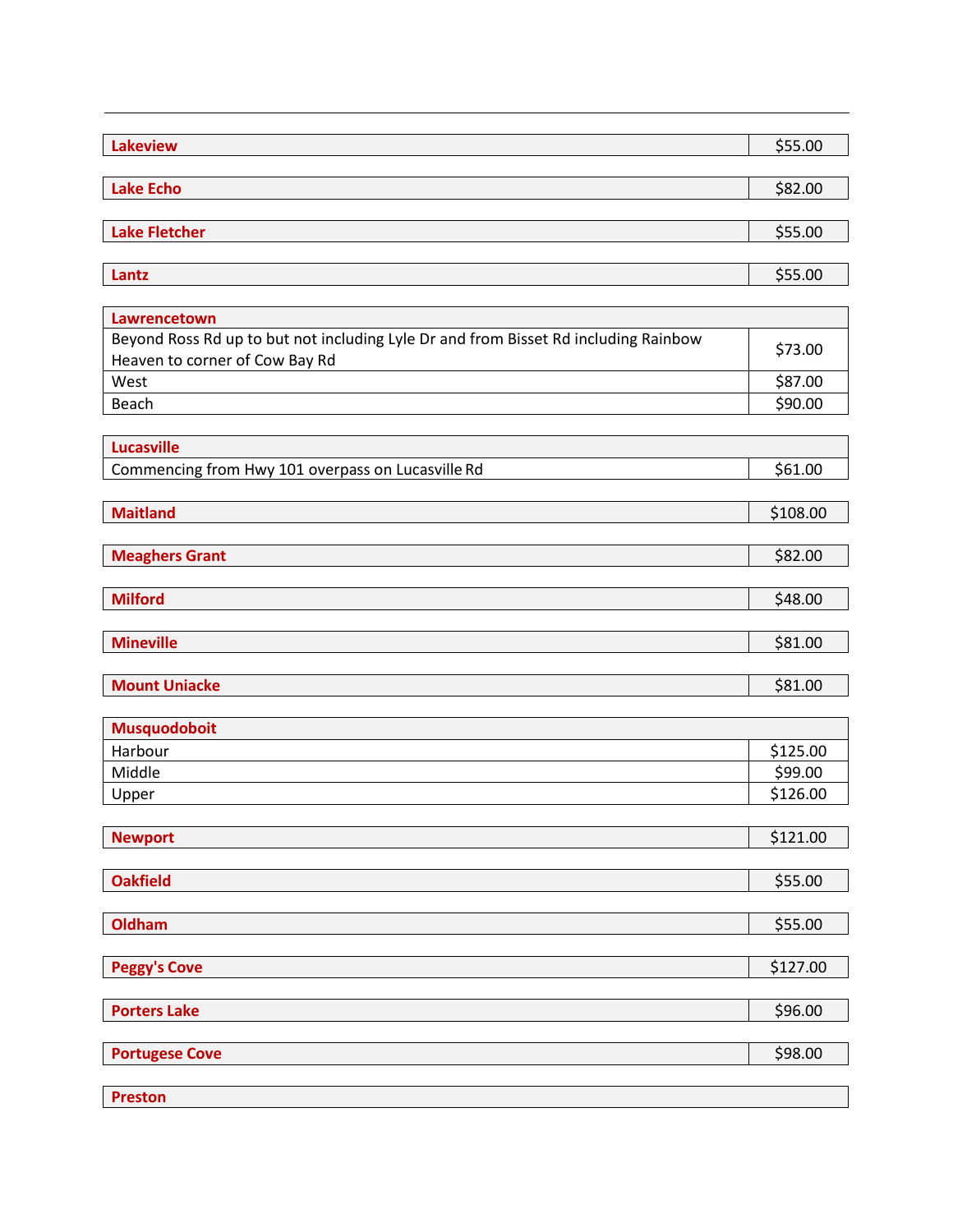| North and East Preston including Lake Major Rd to east of Lower Partridge River Rd<br>including Mineville Rd from Hwy 107 exit 18 | \$73.00  |
|-----------------------------------------------------------------------------------------------------------------------------------|----------|
| <b>Prospect</b>                                                                                                                   | \$104.00 |
| <b>Purcells Cove</b>                                                                                                              | \$83.00  |
| Queensland                                                                                                                        | \$117.00 |
| <b>Rawden</b>                                                                                                                     |          |
| <b>Gold Mines</b>                                                                                                                 | \$78.00  |
| Upper                                                                                                                             | \$69.00  |
| <b>Sambro</b>                                                                                                                     | \$100.00 |
| <b>Seabright</b>                                                                                                                  | \$97.00  |
| <b>Shad Bay</b>                                                                                                                   | \$96.00  |
| <b>Shubenacadie</b>                                                                                                               | \$56.00  |
| <b>Stewiacke</b>                                                                                                                  | \$70.00  |
| <b>Tantallon</b>                                                                                                                  | \$86.00  |
| <b>Tantallon Upper</b>                                                                                                            | \$80.00  |
| <b>Terence Bay</b>                                                                                                                | \$109.00 |
| <b>Timberlea</b>                                                                                                                  |          |
| East of Cranberry Ln off St Margaret's Bay Rd                                                                                     | \$79.00  |
| <b>Truro</b>                                                                                                                      | \$119.00 |
| <b>Waverly</b>                                                                                                                    |          |
| Beyond Wilson Dr to corner of Windsor Junction Rd and Cobequid Rd including east of<br>Rocky Lake Drive                           | \$55.00  |
| East of the corner of Waverley Rd and Rocky Lake Rd to Mount Portobello                                                           | \$55.00  |
| Wellington                                                                                                                        |          |
| Corner of Lake Thomas Dr and Holland Rd up to Laurie Park                                                                         | \$55.00  |
| <b>Whites Lake</b>                                                                                                                | \$96.00  |
| <b>Windsor</b>                                                                                                                    | \$131.00 |